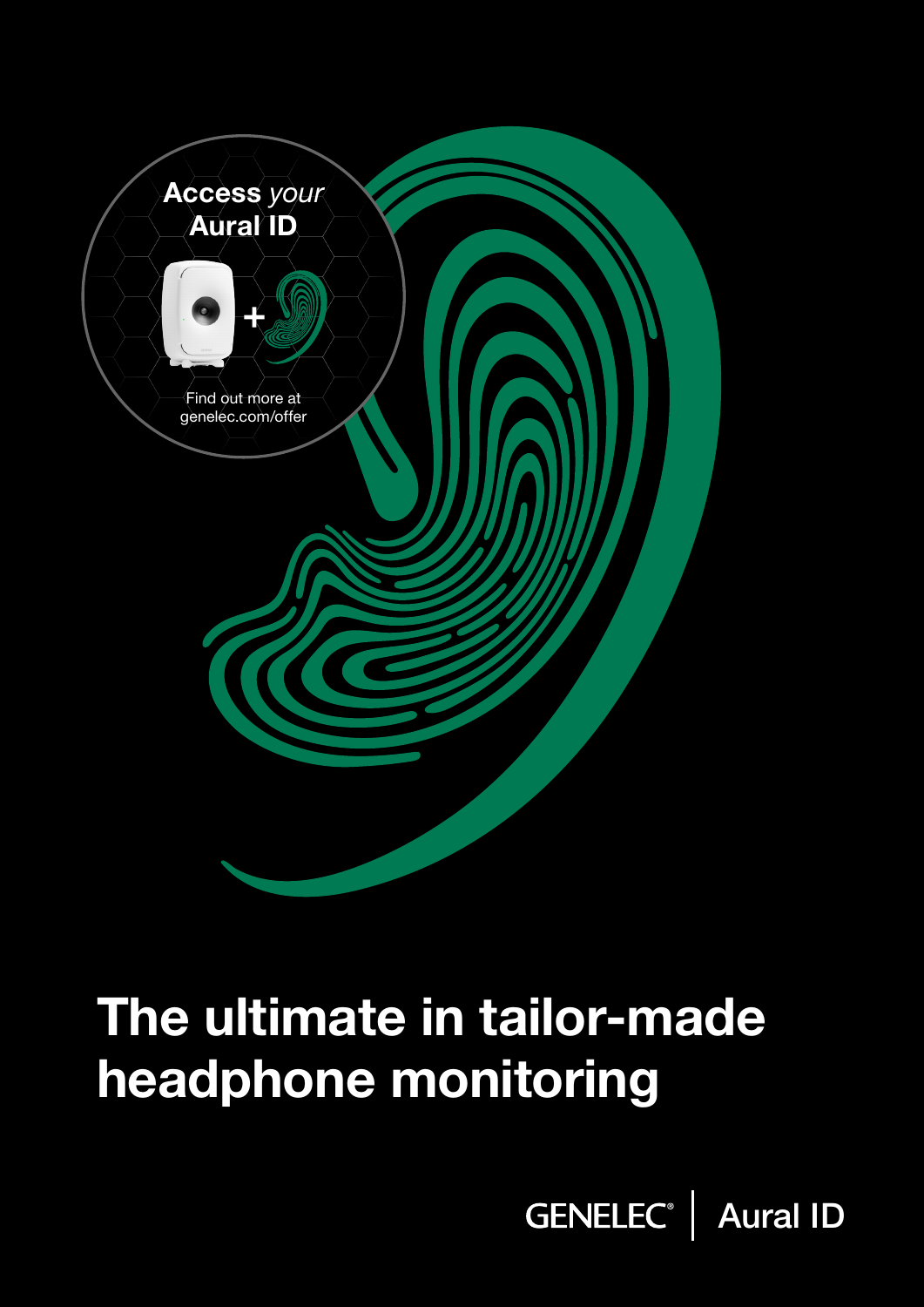# Aural ID

# Sound is universal. The way we experience it, deeply personal.

Have you ever been frustrated that your headphones can't produce the accurate, truthful mixes that your studio monitors are capable of?

Then you'll really want to explore Aural ID®, and our new Aural ID personal plug-in for workstations – which provides a completely tailor-made headphone listening experience. At last, audio professionals now have the confidence to switch between monitors and headphones freely, and deliver mixes that translate consistently to the outside world – whether they're stereo, surround or immersive.

### How it works

Simply submit 360-degree video footage of your head, ears and upper body using our free Aural ID Creator app, and we'll then analyse your Head-Related Transfer Function (HRTF), which is the way your physical features colour the audio that you hear.

Our experts will then model your features to calculate your own personal HRTF, which can then be applied to your DAW headphone monitoring feed via the Aural ID plug-in. After some careful calibration, you'll notice that sounds will achieve a much more natural sense of space and direction, moving from 'inside' your head to their correct position in the mix.

Most importantly, Aural ID is totally personal – and doesn't rely on the less accurate generic HRTFs employed by other headphone monitoring systems.

### Calibration features

Using Aural ID's Virtual Monitor calibration features, you can replicate the layout of your in-room loudspeaker monitoring system in your headphones, to create a much more consistent translation between headphones and monitors. With control of virtual monitor location, playback level, and listener orientation, Aural ID's precise sound localisation makes it particularly suited to mixing immersive audio content.

Additionally, the Sound Colour calibration features compensate for the sound colouration of your headphones. You can calibrate either for specific headphone models or for general purpose use, with an additional 6-stage parametric EQ to match your in-room monitors or your individual workflow. Finally, this is headphone monitoring you can really trust.

Ready to get started? Then simply head to www.genelec.com/aural-ID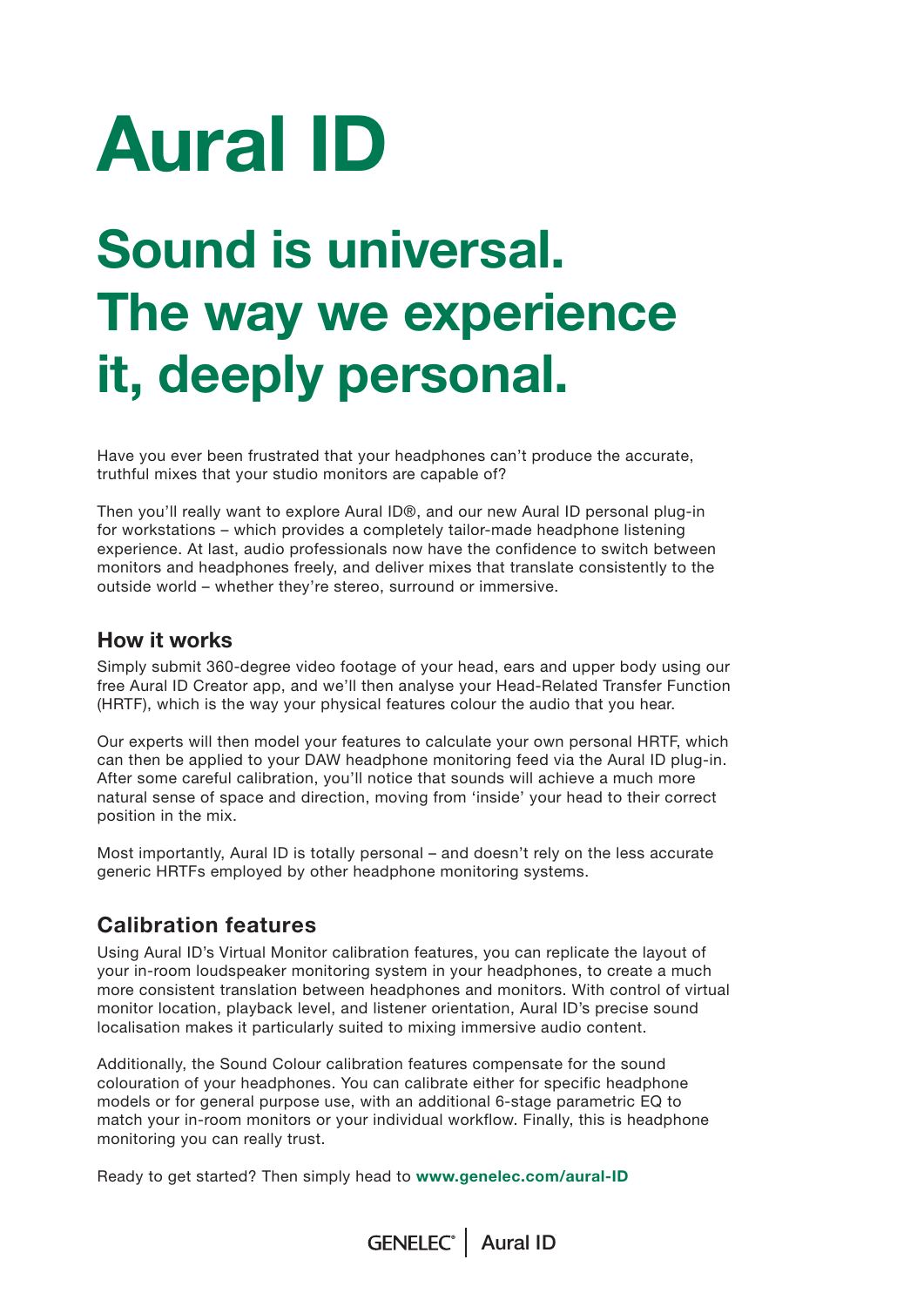

## The System

Along with our extensive range of studio monitors, Aural ID creates a complete monitoring ecosystem with a natural, satisfying connection between monitors and headphones. If you're a user of Genelec Smart Active Monitors, you can import calibration files directly into Aural ID from our GLM loudspeaker manager software. This further helps you to closely replicate the performance of your in-room monitoring system, allowing you to switch seamlessly between your monitors and headphones.

Aural ID is available in VST, AAX and AU formats for easy integration into any DAW.



## User Interface

Designed in conjunction with Harri Koskinen, the Aural ID user interface allows fast, easy and intuitive navigation – and creates a natural aesthetic link with our GLM software.

GENELEC<sup>®</sup> | Aural ID